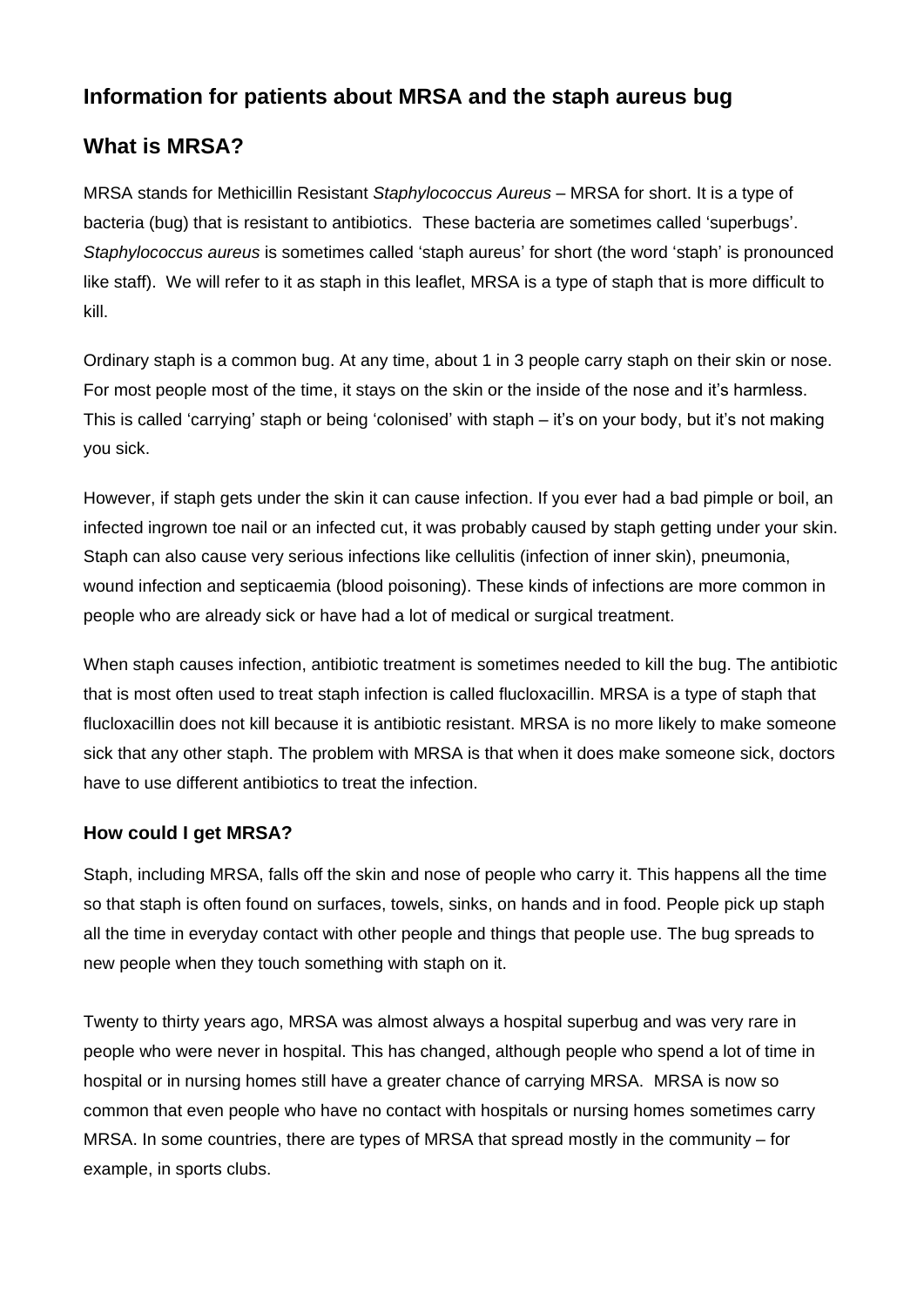#### **How do I know if I have MRSA?**

You will only know if you have MRSA if it is found in a lab test. Many people coming into hospital have a 'swab' taken from their nose or their skin to check if they are carrying MRSA. This is a simple procedure where the swab – which is like a cotton bud – is rubbed up your nose or on your skin to take a sample.

### **What happens if I have MRSA in hospital?**

Hospitals try to stop MRSA spreading because many people in hospital are already very sick and vulnerable. If very vulnerable people get an MRSA infection, it can be hard to treat because the usual antibiotics do not work very well. Doctors have to use special antibiotics.

If you have MRSA, you may be cared for in a single room. Hospital staff looking after you will be very careful to clean their hands after they care for you, and they may wear aprons and gloves when doing certain tasks. Sometimes, you will be prescribed medication such as washing lotions, creams, ointment or powder to get rid of the MRSA. These steps are taken to protect you and other patients who may be seriously ill and unable to cope with another infection.

### **How can I help to stop the spread of MRSA?**

Cleaning your hands thoroughly is the best way to help stop the spread of almost any bug, including MRSA. Hands should be cleaned before and after changing any dressing on a wound or handling any drips or tubes that enter the body. If you have MRSA, you can help the hospital staff if you remind them to clean their hands after they care for you. If you know you have MRSA, it is best to have very little contact with other patients when you are in hospital, and it is best not to share newspapers or other things with other patients. A single room for people with MRSA makes it easier to limit contact with other patients.

## **What happens when I go home?**

MRSA is a low risk for people who are generally well and not in hospital. When you leave hospital, you can have a normal family and social life. You are not a big risk to other people. The MRSA may go away over time – especially if you do not need to take antibiotics for any reason. Usually, it is not necessary to try to clear the MRSA with lotions and creams after you have gone home. Some people will want to try to clear the MRSA because they do not feel comfortable knowing that they have MRSA.

There is a small number of people who carry MRSA who seem to be very vulnerable to it and keep getting infections. For those people, it is sometimes necessary to follow a course of treatment with lotions and creams to clear up the MRSA.